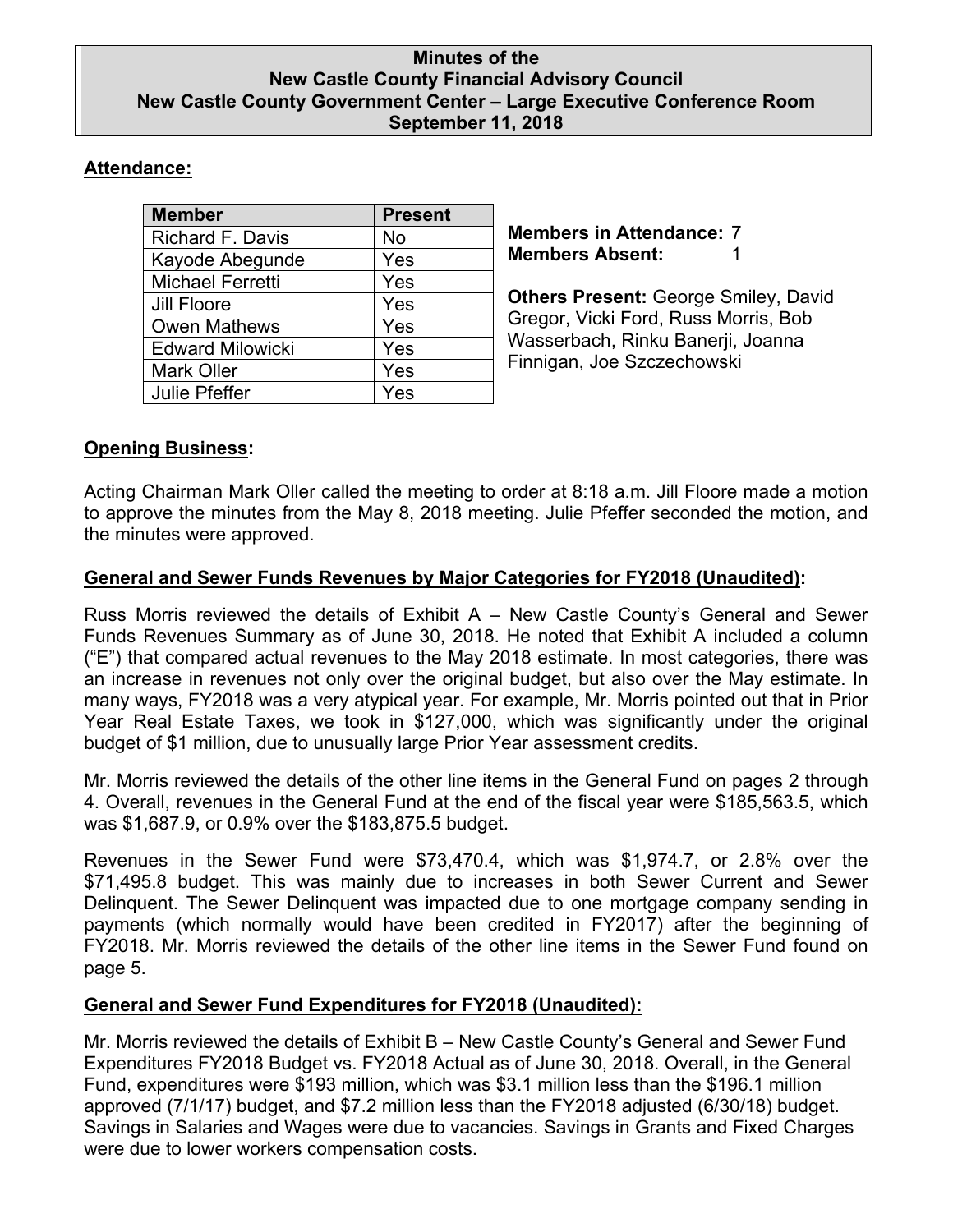In the Sewer Fund, expenditures were \$75.4 million, which was \$2.9 million less than both the \$78.3 million approved (7/1/17) budget, and the FY2018 adjusted (6/30/18) budget. Most of the savings was in Salaries and Wages due to vacancies.

#### **General and Sewer Funds Revenues Summary as of August 31, 2018:**

Mr. Morris reviewed the details of Exhibit C – General and Sewer Funds Revenues Summary as of August 31, 2018. He noted that several adjustments have been made to reflect current activity. Also, several columns have been added to the report to compare FY2019 revenues and estimates to FY2018 revenues and estimates.

Mr. Morris noted that in Real Estate Taxes, the FY2019 estimate of \$123.6 million is significantly higher than the actual FY2018 amount of \$112.9 million, mostly due to a 7.5% increase in the property tax rate.

There was some discussion among the group regarding the tax increase, which was passed as a 15% increase with a credit that reduced the rate to 7.5% for FY2019.

The Hotel Tax is a new revenue source for FY2019. It was originally budgeted at \$3 million, but has been reduced to \$2.4 million due to a two-month delay in implementation.

Mr. Morris continued reviewing the details of the General Fund line items under Service Charges/Fees, Licenses & Permits, Use of Money & Property, and Intergovernmental Revenues found on pages 2 through 4 of Exhibit C.

Overall, the Final General Fund Revenue for FY2019 is estimated at \$196,589.3, which is \$827.2 over the FY2019 Budget. David Gregor noted that the 8.2% estimated increase over FY2018 Actual Revenues is largely due to the 7.5% property tax increase and the newly instituted hotel tax. Mr. Morris said that without the tax increase and the hotel tax, the estimated increase would be 2.1%, which is in line with the expected annual 2% increase.

In the Sewer Fund (page 5 of Exhibit C) the Total Sewer Fund revenues are estimated at \$77,619.8, which is a \$300,000 increase over budget, and a 5.7% increase over FY2018 Actual revenues of \$73,430.7. This was due to a 12% increase in the residential sewer service rate. Mr. Morris reviewed the details of the line items in the Sewer Fund, as well as the charts found on pages 6 through 11 of Exhibit C.

#### **General and Sewer Fund FY2019 Budget vs. FY2019 Estimate as of August 31, 2018:**

Mr. Morris reviewed the details of Exhibit D – General and Sewer Fund FY2019 Budget vs. FY2019 Estimate as of August 31, 2018. He noted that there were only two minor changes comparing the General Fund FY2019 approved budget of \$201.5 and the FY2019 adjusted budget of \$201.1, and no changes between the adjusted budget and the estimate.

In the Sewer Fund, there were no adjustments to the Sewer Fund FY2019 approved budget of \$80.1. However, a preliminary adjustment of \$4.6 million has been added to the FY2019 estimated budget (bringing it to \$84.7 million) for the pending City of Wilmington true-up (FY2017 and FY2018) and headworks fine screen repair.

There was some discussion among the group regarding the contractual basis of the true-up and the negotiations surrounding the matter.